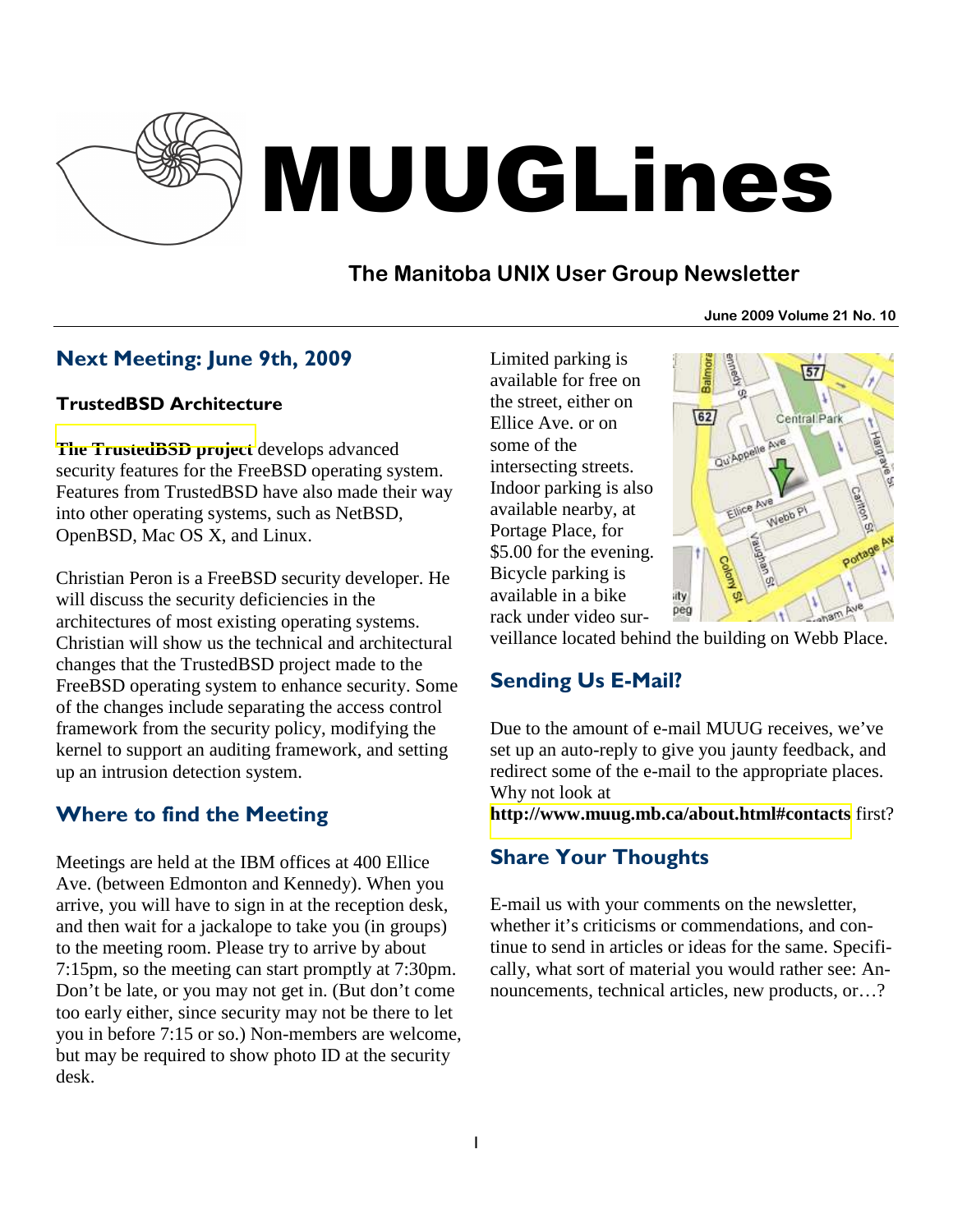## Vancouver Supports Open Source and Open Data

Earlier this month, the city of Vancouver passed a motion that Vancouver should move towards open data, open standards, and open software. The motion brought forward proposed the following resolutions:

THEREFORE BE IT RESOLVED THAT the City of Vancouver endorses the principles of:

- Open and Accessible Data the City of Vancouver will freely share with citizens, businesses and other jurisdictions the greatest amount of data possible while respecting privacy and security concerns;
- Open Standards the City of Vancouver will move as quickly as possible to adopt prevailing open standards for data, documents, maps, and other formats of media;
- Open Source Software the City of Vancouver, when replacing existing software or considering new applications, will place open source software on an equal footing with commercial systems during procurement cycles; and

BE IT FURTHER RESOLVED THAT in pursuit of open data the City of Vancouver will:

- Identify immediate opportunities to distribute more of its data;
- Index, publish and syndicate its data to the internet using prevailing open standards, interfaces and formats;
- Develop appropriate agreements to share its data with the Integrated Cadastral Information Society (ICIS) and encourage the ICIS to in turn share its data with the public at large
- Develop a plan to digitize and freely distribute suitable archival data to the public;
- Ensure that data supplied to the City by third parties (developers, contractors, consultants) are unlicensed, in a prevailing open standard format, and not copyrighted except if otherwise prevented by legal considerations;

License any software applications developed by the City of Vancouver such that they may be used by other municipalities, businesses, and the public without restriction.

The motion identifies the Integrated Cadastral Information Society as a not-for-profit society involving local governments, the provincial government and major power utilities, with an aim to share spatial data.

Many people have discussed the advantages and disadvantages of using open source software in a large organization; we don't need to rehash the discussions here. Vancouver's commitment to open data, however, is worth noting. Open data isn't quite as simple as it seems.

Governments have gathered and organized significant data collections, such as spatial and mapping information, that can be quite valuable. Many people have debated about what the governments should do with this data. Should they keep it as proprietary information, and not share the data? Should they give it out for free, since it was developed with public money? Or would they serve the taxpayers better by charging user fees, and reducing taxes by a corresponding amount?

Privacy is another concern. In the past few years, society has raised the standard on how we expect organizations to treat personal information. Governments are particularly sensitive about this because citizens are required to supply personal information to them; you can't just choose to not do business with a government because you don't like their privacy policy. Organizations may have to dedicate significant effort to ensure that they have purges all confidential information from any data they release; some government departments struggle to get the funding to cleanse the data properly

Finally, when you share open data, you need the infrastructure and support staff to store and distribute the data to the public. Storage and bandwidth are relatively cheap, but not free. Vancouver's motion refers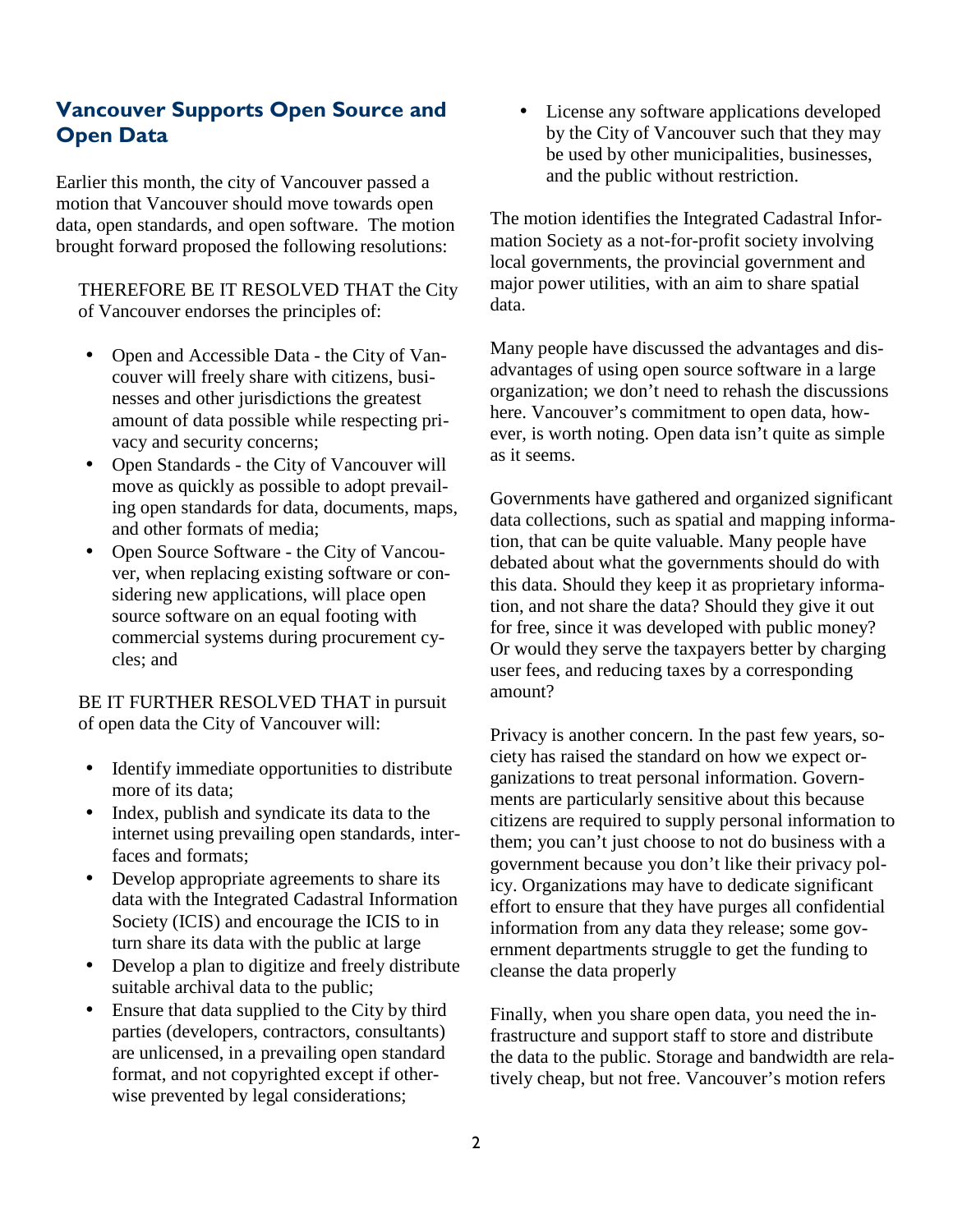to sharing spatial data, which can grow into very large databases.

Open data is a great idea, and it benefits our society as a whole. However, the organization offering open data usually ends up absorbing most of the direct costs, while others receive the direct benefits. We should commend Vancouver for committing itself to this initiative.

## Wolfram Alpha

Wolfram Alpha (**[http://www.wolframalpha.com](http://www.wolframalpha.com/)**) opened in May. It is a "computational knowledge engine". Instead of searching for information from the web, it tries to compute answers to your questions from its own internal knowledge database.

Stephen Wolfram initiated this project in 2005. Wolfram is known for creating the computational program Mathematica, and writing the book *A New Kind Of Science*, which advocates the systematic study of computational systems. Wolfram Alpha builds on these concepts. It is in some ways a broader version of Mathematica, designed to give short answers to factual questions. The builders of Wolfram Alpha try to teach it about a domain of knowledge, and how the facts in its knowledge domain interrelate. It has a large collection of algorithms that manipulate the information it has in order to answer questions about its knowledge domains.

Wolfram Alpha is not a search engine for documents on the web. The project's team work as curators, building a database of facts, rather than opinions. The system uses this carefully filtered database to answer queries. However, for many queries, it can provide you with a bibliography of the sources that it used to answer the question, and can provide links to outside web pages.

For example, if you type in "What is the population of Selkirk?" it will list its assumptions ("Assuming Selkirk (Canada) | Use Selkirk (United Kingdom) instead") and then give an answer of "9653 people (2004 estimate)". If you click on the "Source Information" link, you can see the underlying sources that it used to collect the data.

Of course, since it's a relatively new project, the internal database is limited. It performs very well in the domains that it knows about, but you can quickly step outside of those domains. For instance, if you type in the key words "Apple RIM", it will give you detailed charts comparing Apple stocks to Research In Motion stocks. However, if you type in "Blackberry iPhone", the system replies that it doesn't know what to do with your input; it suggests that you try looking for blackberry under food, and lists iPhone as a future topic.

It's an intriguing product, striking out in a different direction from the traditional search-engine based query web sites.

An essay on the potential of Wolfram Alpha can be found at **[http://www.twine.com/item/122mz8lz9-](http://www.twine.com/item/122mz8lz9-4c/wolfram-alpha-is-coming-and-it-could-be-as-important-as-google) [4c/wolfram-alpha-is-coming-and-it-could-be-as](http://www.twine.com/item/122mz8lz9-4c/wolfram-alpha-is-coming-and-it-could-be-as-important-as-google)[important-as-google](http://www.twine.com/item/122mz8lz9-4c/wolfram-alpha-is-coming-and-it-could-be-as-important-as-google)**.

## Flock 2.5 Released

Flock is a fork of the Firefox browser that aims to be a social web browser. It works to organize connections from various social networking sites into a more convenient package. Instead of having an open browser window for each site, it attempts to integrate information from multiple sites into a single presentation. For example, you can group conversations on Twitter and other messaging services into a single "People" sidebar.

It also provides assistance for blogging. Flock has a built-in blog editor and publisher that supports most of the major blogging platforms. It has a web clipboard that helps you cut and paste links, pictures and text from other web sites. Flock also has a built-in photo uploader.

You can download it at **[http://www.flock.com](http://www.flock.com/)**.